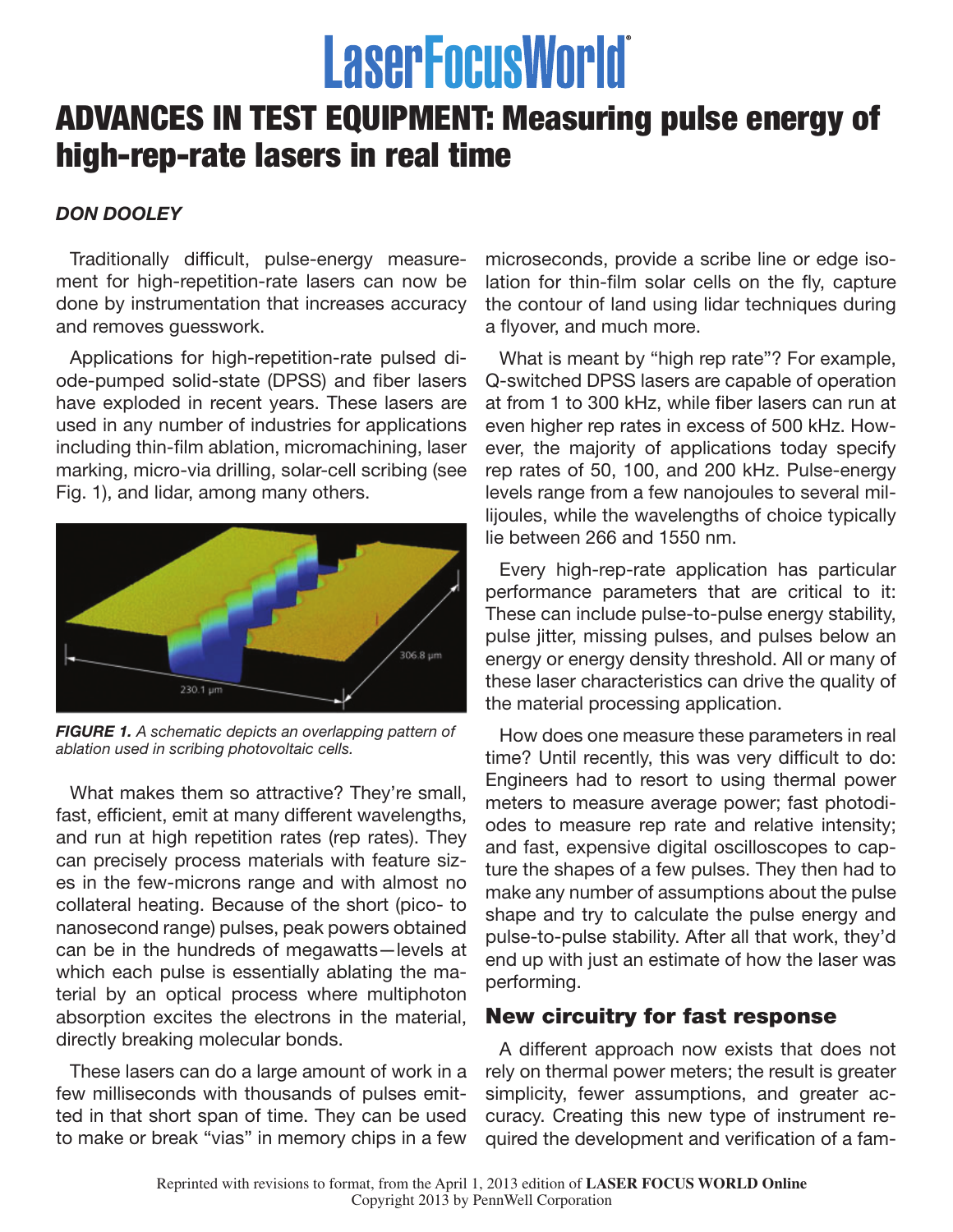ily of very fast pulse-energy detectors that could integrate nanosecond and shorter laser pulses in a few hundred nanoseconds, and then be ready for the next pulse.

This fast response was accomplished by using small, low-capacitance detectors designed into a circuit that integrates the detector current impulse on a load capacitor. The resistor-capacitor (RC) characteristics are critical and are set so that the rise time of the voltage output is a few hundreds of nanoseconds and the fall time a few microseconds. This allows the instrument to accurately measure at up to 230 kHz.

The instruments—the Mach 5 and Mach 6 digital joulemeters and fast M5 and M6 energy probes (see Fig. 2)—are capable of accurately measuring pulse energy with 12 bit resolution at up to 130,000 pulses per second (pps) and 230,000 pps, respectively. The energy probes include silicon (spectral range of 355 to 1100 nm) or indium gallium arsenide (InGaAs) photodiodes (1000 to 1600 nm) and fast pyroelectric thermal detectors (350 to 2500 nm). These probes measure from the nanojoule to millijoule level with a repeatability better than 1%.



*FIGURE 2. A Mach 6 digital joulemeter and M6-6-Si fast silicon probe (a) measure at pulse rates to 230,000 pulses/s; an example of the Mach 6 analog output (b) shows the voltage pulses produced while measuring at 200,000 pps.*

The instruments can capture and store up to 4 million pulses at the maximum rep rate; LabVIEW (National Instruments; Austin, TX) applications software then processes the data and displays them in a number of forms, including a strip chart, histogram, statistics, fast Fourier transform (FFT), and others. (The Mach 5/Mach 6 software is standalone and includes a set of LabVIEW drivers for those who want to integrate these instruments into their existing laser test setup or system.)

#### Thermally compensated probes

Another design necessity was to maintain the integrity of the pulse-energy measurements by compensating for the thermal effect of high average power levels at the probe. The output of any optical detector is dependent on its temperature and temperature coefficient; calibration of an energy sensor is typically done at room temperature, but, for example, if the temperature of the detector increases by 20°C, then the output (and therefore the calibration factor) may change by as much as 4%. To prevent this problem, the M5 and M6 probes incorporate a thermistor mounted on the sensor to monitor temperature; Mach 6 software can then apply a correction factor to the captured pulse information.

The digital electronics necessary to support these new energy probes had to be able to digitize microsecond-long voltage pulses and process them for accurate peak, baseline, period, and temperature measurement. In addition, the new instrument had to be able to store data at high rates in real time-for example, 4 million data points in 20 s (a 200,000 pps data rate)—and then download the data to a PC in a hurry to make room for the next set, requiring a full-speed USB 2.0 connection. Raw data captured include pulse energy, a time stamp, and the probe temperature.

#### Life-test mode

The FFT algorithm in the applications software enables the user to investigate the cause of periodic fluctuations in the laser output. For manufacturing engineers, the software includes a "life-test mode," allowing the user to set up a customized, long-term energy-stability test of the laser system. Start and stop times are set, along with the number of pulses per batch and a batch time interval. Measurement parameters of interest are